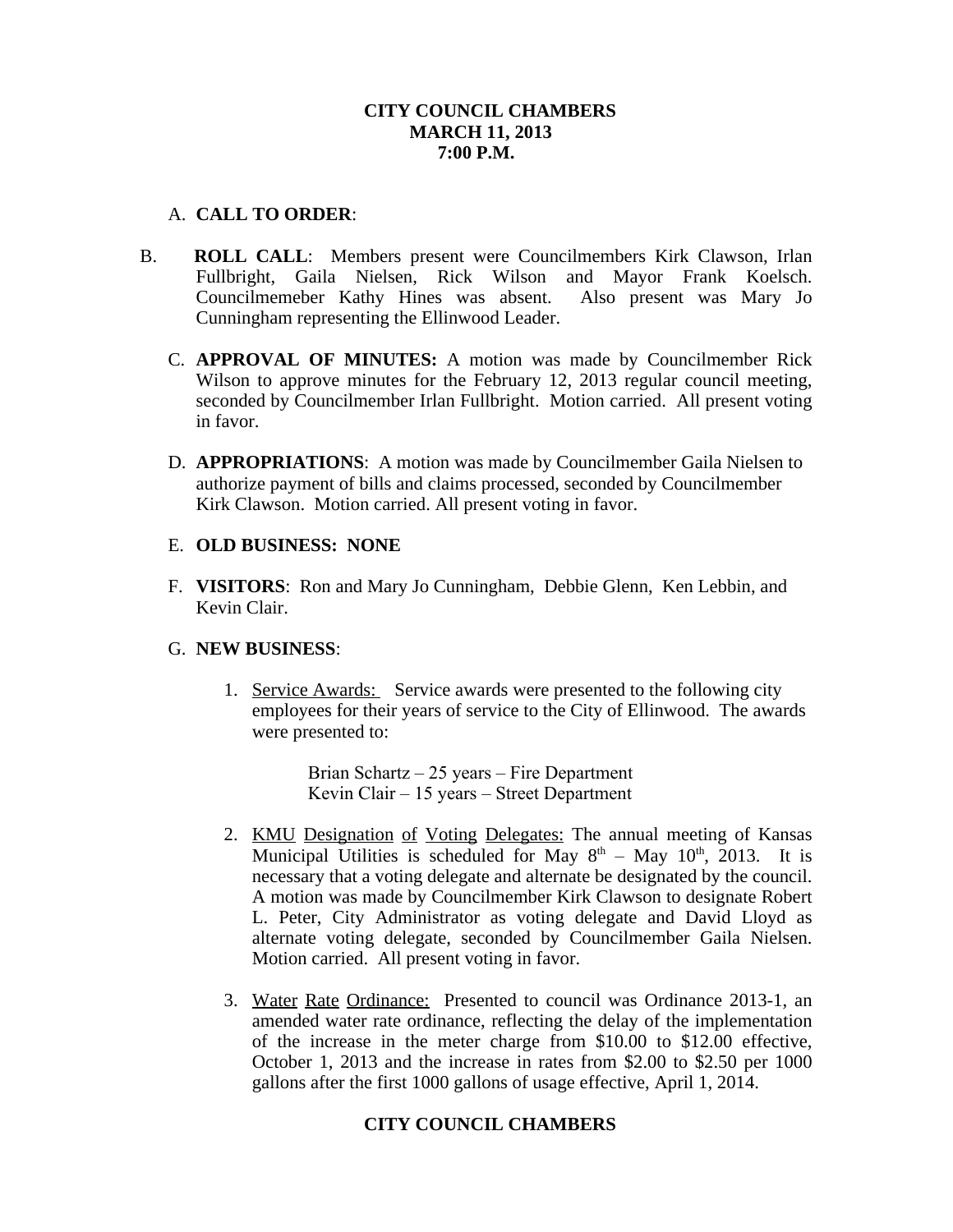#### **MARCH 11, 2013 7:00 P.M.**

A motion was made by Councilmember Kirk Clawson to approve Ordinance 2013-1, seconded by Councilmember Irlan Fullbright. Motion carried. All present voting in favor.

4. EMS Staffing Update: At the February meeting, staff reported daytime staffing issues in the ambulance department. There are limited personnel available during the day for ambulance runs. Presented to council was a proposal for a part-time position to be filled by current EMS personnel. The position would be manned Monday through Friday. The added cost of the part-time position will be funded through increased transfers of patients. It was also recommended to cap the EMS personnel to 900 hours per individual, per year, including all EMS responses/runs.

A motion was made by Councilmember Gaila Nielsen to approve the EMS part-time position, with an annual cap of 900 hours per employee, including all EMS responses/runs. Motion seconded by Councilmember Kirk Clawson. Motion carried. Councilmembers Kirk Clawson, Gaila Nielsen and Rick Wilson voting aye. Councilmember Irlan Fullbright, a member of the ambulance department, abstained from voting.

## **REPORTS**:

- 1. Municipal Court Report: Presented to Council was the Municipal Court Report for February, 2013.
- 2. Utilities Production Report: Presented to Council was the Utilities Production Report.
- 3. Staff Reports:
	- a) Staff reported the Ellinwood Rotary Club would like to partner with the City to purchase playground equipment for the Ellinwood City Park. The Rotary Club would like to purchase two spring action toys and requested the City to purchase either an oval adventure tube or a wave rider seesaw. Staff would like the council to consider purchasing both items. The consensus of the council was to go ahead and purchase both items.

## **CITY COUNCIL CHAMBERS MARCH 11, 2013**